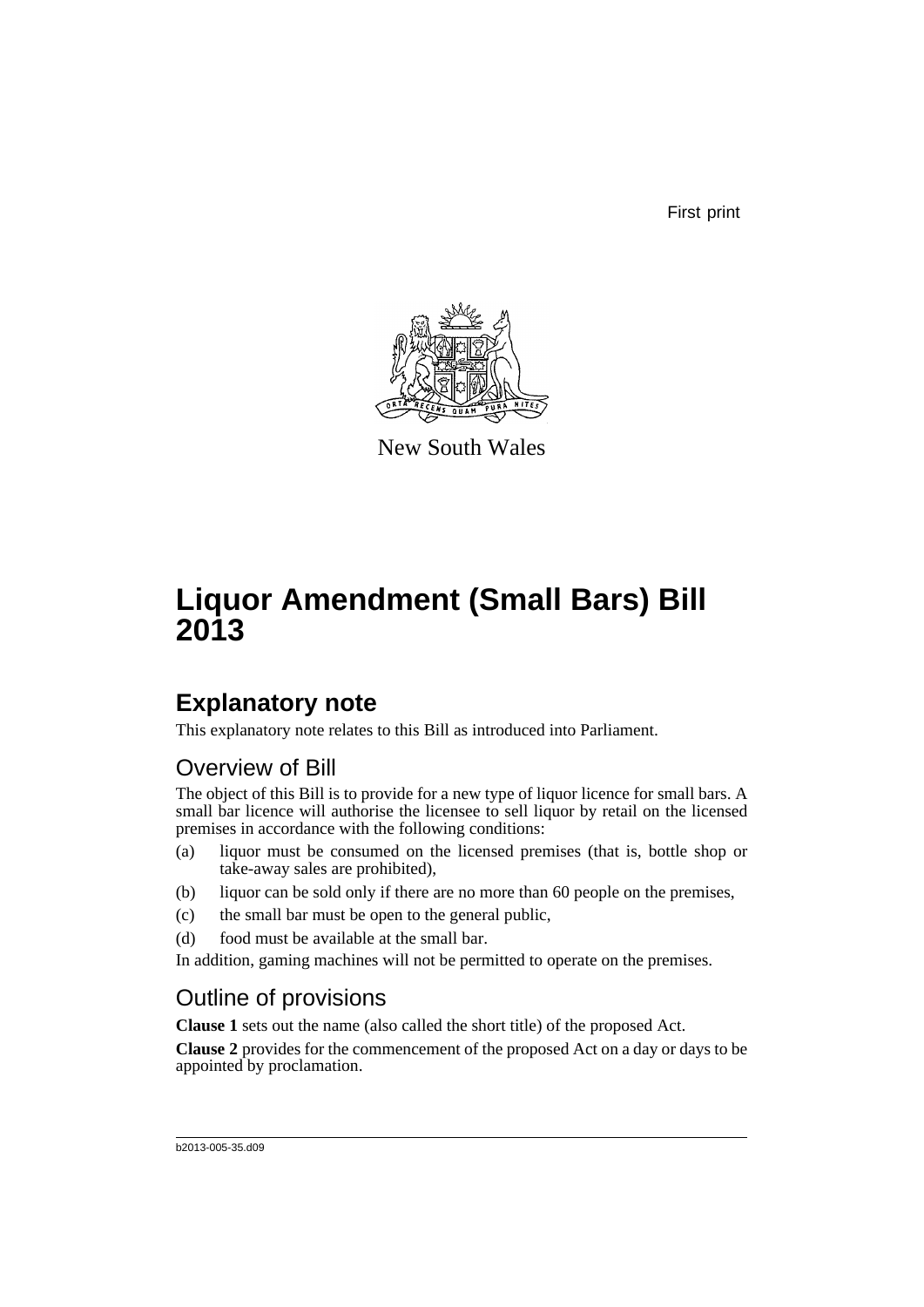Explanatory note

### **Schedule 1 Amendment of Liquor Act 2007 No 90**

**Schedule 1 [1]** updates the definition of *extended trading authorisation* to include such authorisations for small bars.

**Schedule 1 [2]** inserts a definition of *small bar* (the premises to which a small bar licence relates).

**Schedule 1 [3]** includes small bar licences in the types of licences that can be issued.

**Schedule 1 [4]** provides that the standard trading period for a small bar is the period from noon to midnight on any day of the week. **Schedule 1 [5]** makes a consequential amendment.

**Schedule 1 [6]** inserts provisions about small bar licences. Proposed section 20A provides that a small bar licence authorises the licensee to sell liquor by retail on the licensed premises for consumption on the licensed premises only. Proposed section 20B specifies the trading hours for small bars. Proposed section 20C imposes conditions on small bar licences, namely that the maximum number of patrons is 60, that small bars must be open to the general public and that food must be available.

**Schedule 1 [7]** provides that existing provisions about the temporary freeze on licences do not apply to small bars.

**Schedule 1 [8] and [9]** extend provisions about the requirement for community impact statements to applications relating to small bars.

**Schedule 1 [10]** specifies when a small bar application is not required to be accompanied by a community impact statement.

**Schedule 1 [11] and [12]** provide for late trading for small bars.

**Schedule 1 [13]** makes it an offence for a minor to enter or remain in a small bar during trading hours.

**Schedule 1 [14] and [15]** make it an offence for a licensee to allow a minor to enter or remain in a small bar during trading hours.

**Schedule 1 [16]** requires that a minor be refused entry to a small bar.

**Schedule 1 [17]** provides for the making of savings and transitional regulations consequent on any amendment of the *Liquor Act 2007*.

**Schedule 1 [18]** inserts transitional provisions relating to the conversion of existing general bar licences to small bar licences. It also requires the Minister to review the amendments made by the proposed Act.

### **Schedule 2 Amendment of other legislation**

**Schedule 2.1 [1]** amends the *Liquor Regulation 2008* to exempt applications for small bar licences, for approval to remove such licences to other premises or for the issue or variation of extended trading authorisations for such licences from the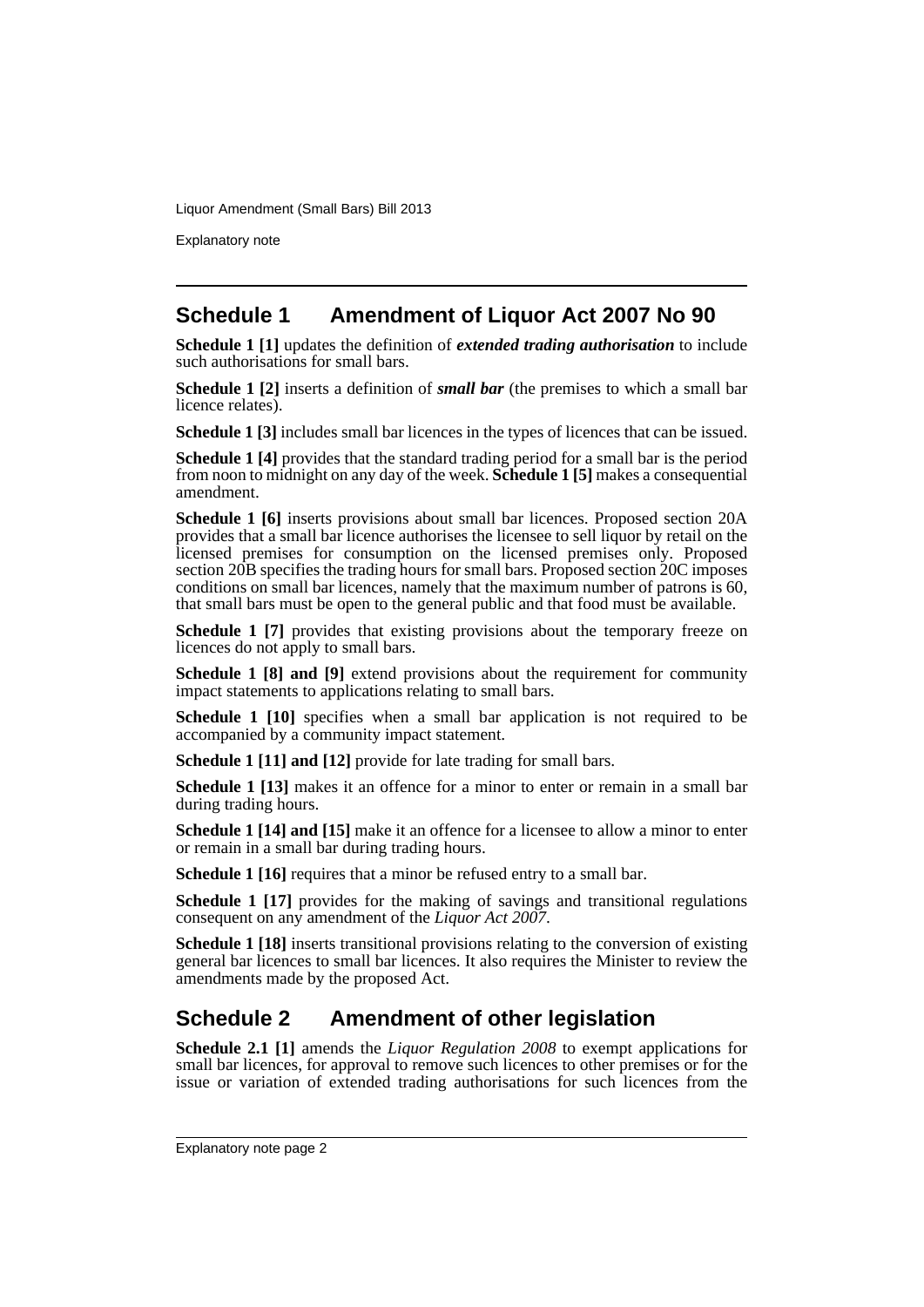Explanatory note

requirements to notify certain persons of the making of the application. The exemption only applies if development consent is required to use the premises and the local police and the Director-General of the Department of Trade and Investment, Regional Infrastructure and Services have been notified.

**Schedule 2.1** [2] makes an application for a small bar licence one for which a category B community impact statement is required.

**Schedule 2.1 [3]** makes it a condition of a small bar licence that the licensed premises cannot be used to conduct a totalizator or a public lottery.

**Schedule 2.1 [4], [6] and [7]** omit redundant provisions about small venues and replace references to them with references to small bars.

**Schedule 2.1 [5]** requires small bars to display notices about the fact that minors are not permitted in such bars during trading hours.

**Schedule 2.1 [8]** specifies the application fees for small bar licences.

**Schedule 2.1 [9]** specifies the application fees for authorisations for late trading in small bars.

**Schedule 2.1 [10]** makes the offence of failing to display a notice about the prohibition of minors an offence that can be dealt with by penalty notice.

**Schedule 2.2** provides that the *Retail Trading Act 2008* does not apply to premises in respect of which a small bar licence is in force by reason only of the sale or exposing or offering for sale of liquor.

**Schedule 2.3** amends the standard instrument for a local environmental plan to include small bars within the definition of *food and drink premises* in that standard instrument, and to include a definition of *small bar*.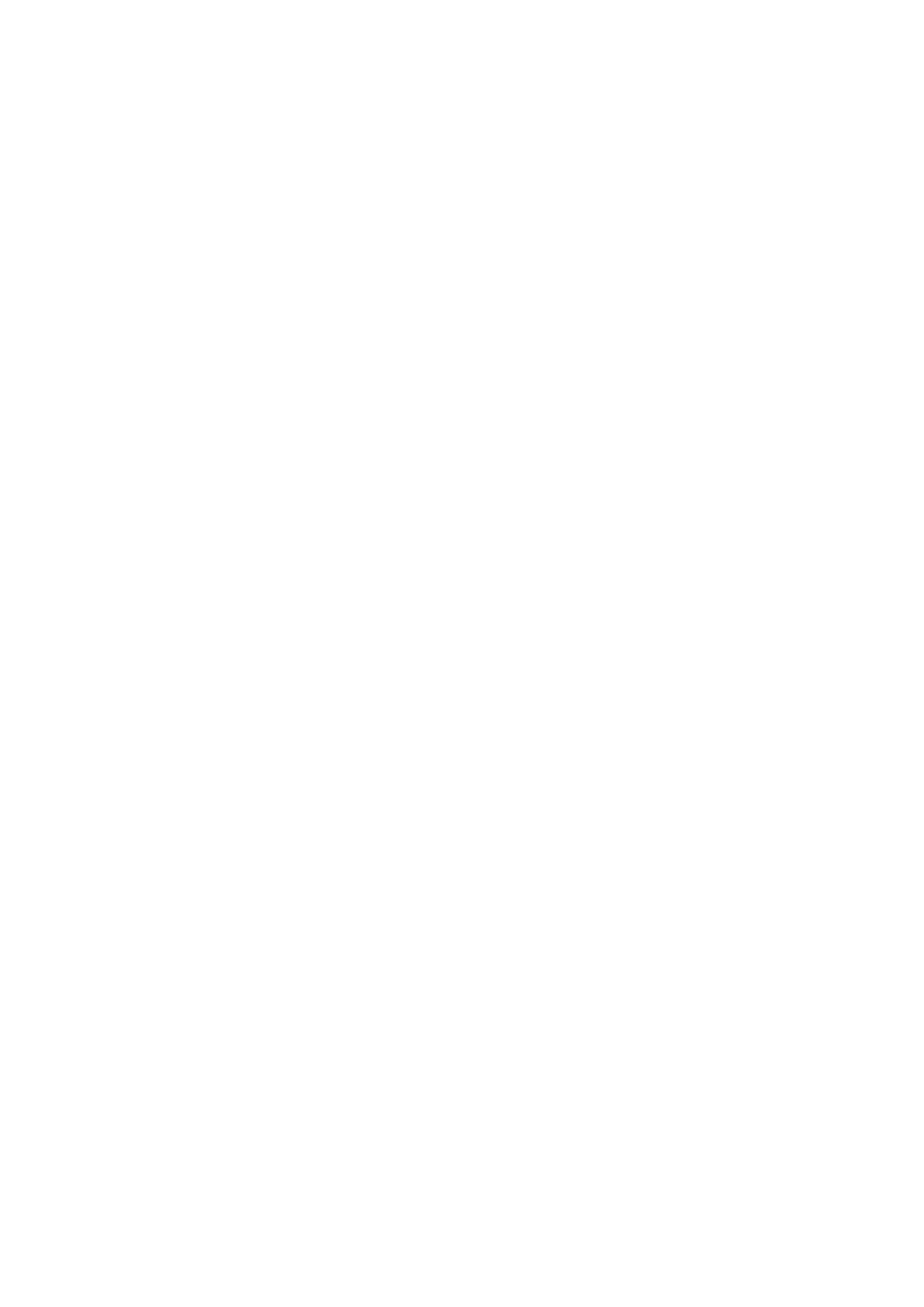First print



New South Wales

# **Liquor Amendment (Small Bars) Bill 2013**

## **Contents**

|             |                                               | Page |
|-------------|-----------------------------------------------|------|
| $\mathbf 1$ | Name of Act                                   |      |
|             | 2 Commencement                                | 2    |
|             | Schedule 1 Amendment of Liquor Act 2007 No 90 | 3    |
|             | Schedule 2 Amendment of other legislation     | 10.  |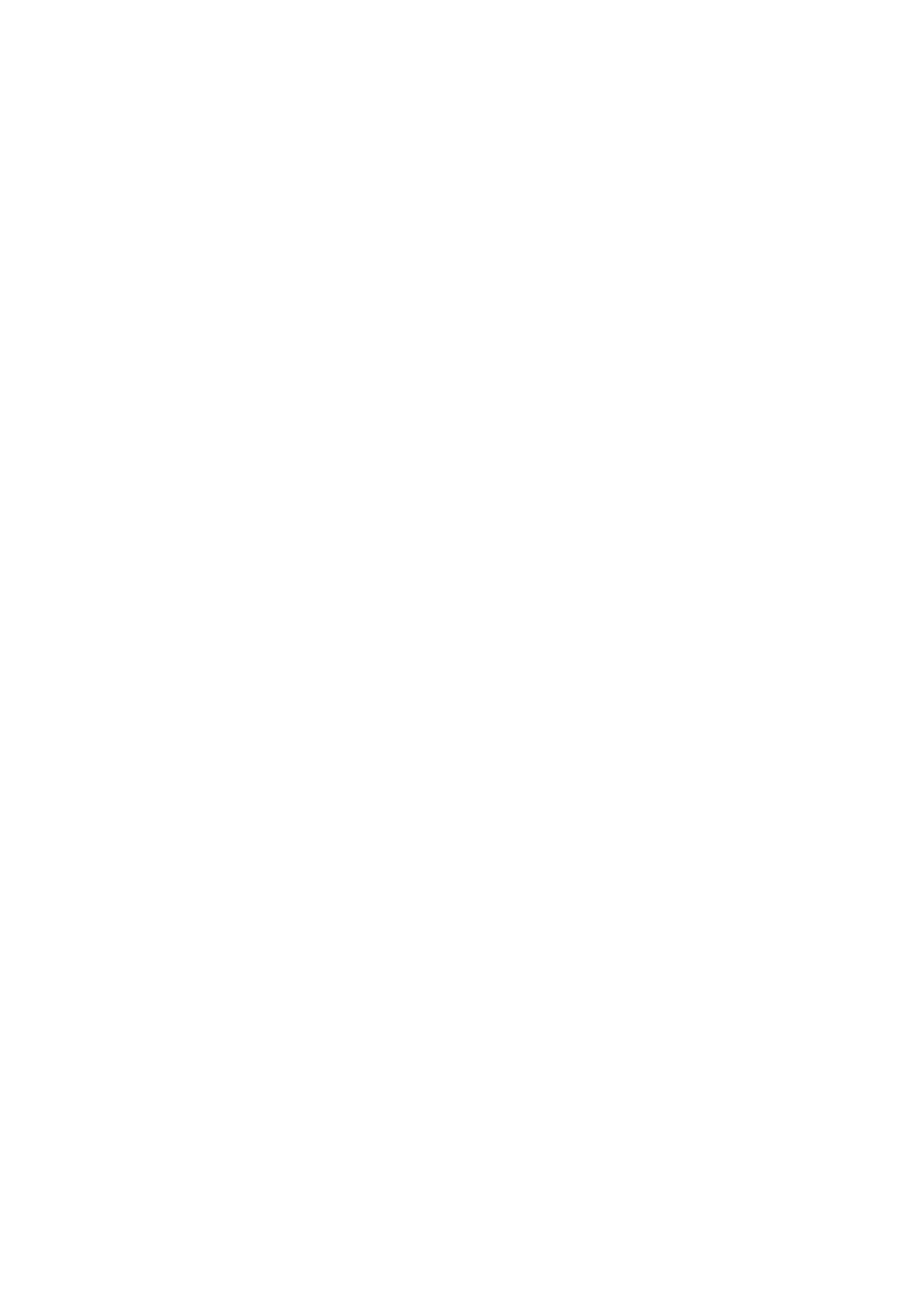

New South Wales

# **Liquor Amendment (Small Bars) Bill 2013**

No , 2013

#### **A Bill for**

An Act to amend the *Liquor Act 2007* to provide for a new type of licence for small bars; and for other purposes.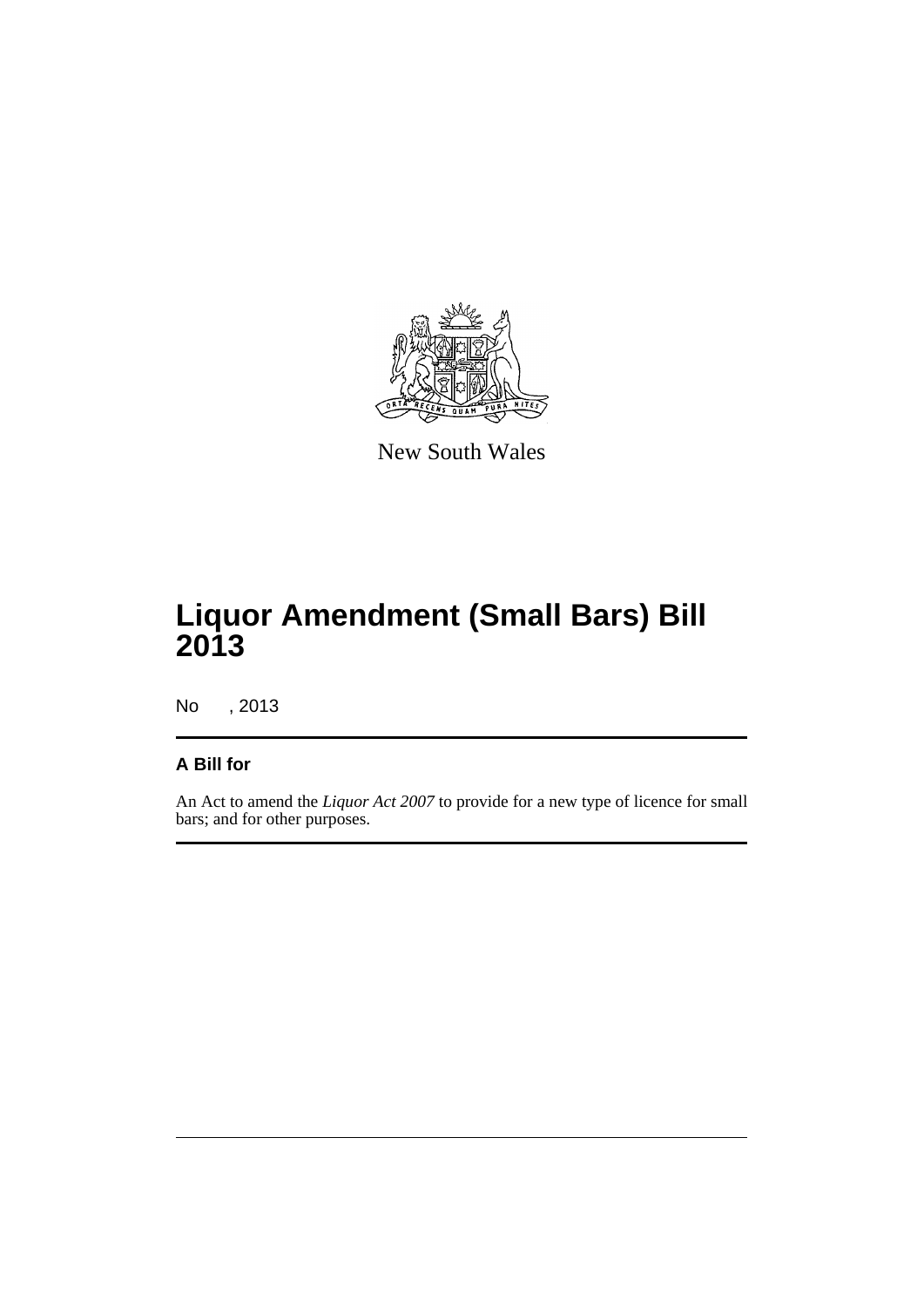<span id="page-7-1"></span><span id="page-7-0"></span>

| The Legislature of New South Wales enacts: |                                                                      |                |  |  |
|--------------------------------------------|----------------------------------------------------------------------|----------------|--|--|
|                                            | Name of Act                                                          | 2              |  |  |
|                                            | This Act is the Liquor Amendment (Small Bars) Act 2013.              | 3              |  |  |
|                                            | <b>Commencement</b>                                                  | $\overline{4}$ |  |  |
|                                            | This Act commences on a day or days to be appointed by proclamation. | 5              |  |  |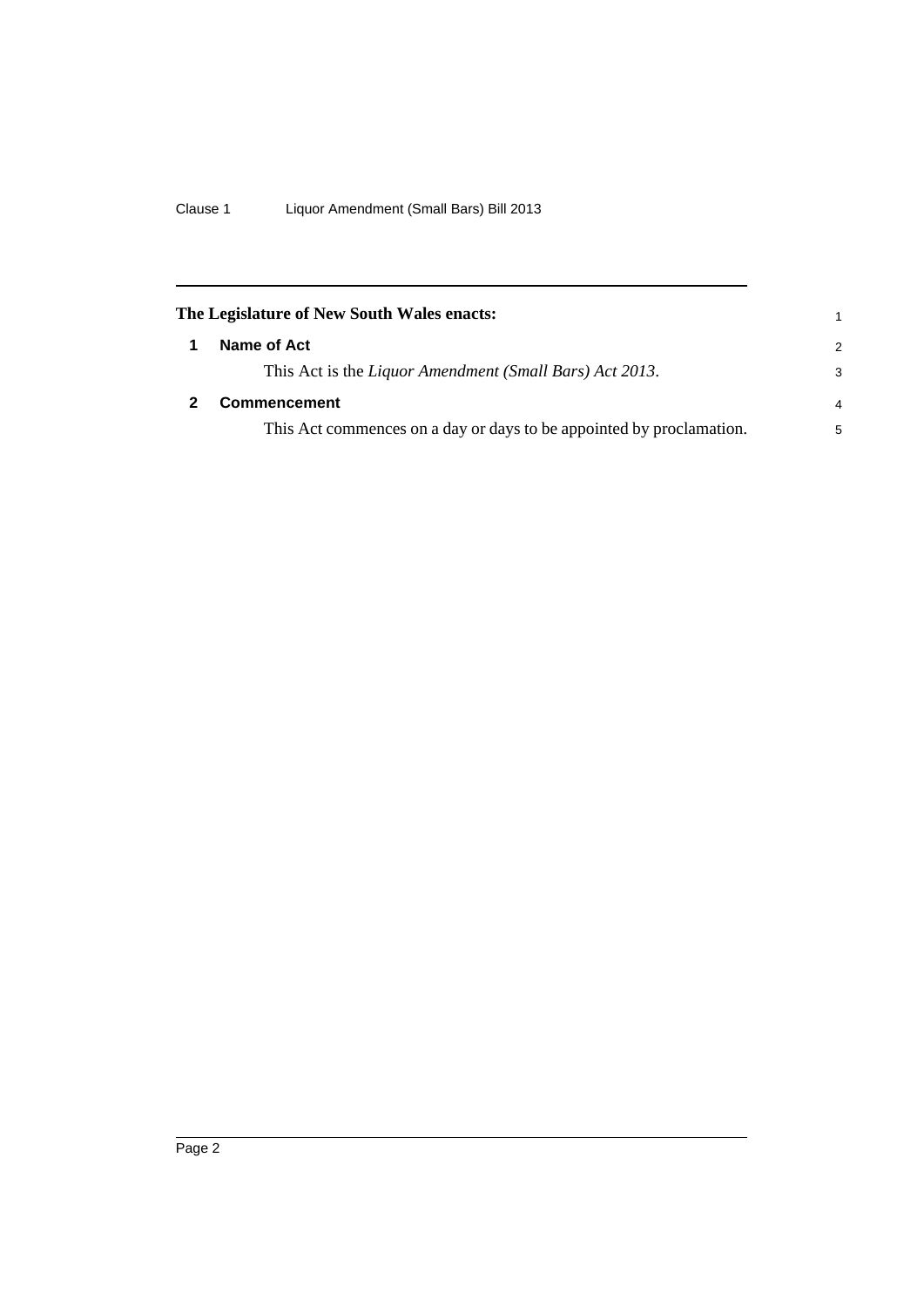Amendment of Liquor Act 2007 No 90 Schedule 1

<span id="page-8-0"></span>

|       | <b>Schedule 1</b><br><b>Amendment of Liquor Act 2007 No 90</b>                                                                                                                                                                          | $\mathbf{1}$         |
|-------|-----------------------------------------------------------------------------------------------------------------------------------------------------------------------------------------------------------------------------------------|----------------------|
| [1]   | <b>Section 4 Definitions</b>                                                                                                                                                                                                            | 2                    |
|       | Omit the definition of <i>extended trading authorisation</i> in section $4(1)$ .                                                                                                                                                        | 3                    |
|       | Insert instead:                                                                                                                                                                                                                         | $\overline{4}$       |
|       | <i>extended trading authorisation</i> means an extended trading<br>authorisation under section 49 or 49A.                                                                                                                               | 5<br>6               |
| $[2]$ | Section 4 (1)                                                                                                                                                                                                                           | $\overline{7}$       |
|       | Insert in alphabetical order:                                                                                                                                                                                                           | 8                    |
|       | small bar means the premises to which a small bar licence<br>relates.                                                                                                                                                                   | 9<br>10              |
| $[3]$ | Section 10 Types of licences and authorisation conferred by licence                                                                                                                                                                     | 11                   |
|       | Insert after section $10(1)(b)$ :                                                                                                                                                                                                       | 12                   |
|       | (b1)<br>small bar licence,                                                                                                                                                                                                              | 13                   |
| [4]   | Section 12 Standard trading period for certain licensed premises                                                                                                                                                                        | 14                   |
|       | Insert after section $12(1)$ (after the note):                                                                                                                                                                                          | 15                   |
|       | Despite subsection $(1)$ , the <i>standard trading period</i> for a small<br>(1A)<br>bar is the period from noon to midnight on any day of the week.<br>Note. Small bars are subject to the 6-hour closure period under<br>section 11A. | 16<br>17<br>18<br>19 |
| [5]   | <b>Section 12 (2)</b>                                                                                                                                                                                                                   | 20                   |
|       | Omit "such".                                                                                                                                                                                                                            | 21                   |
| [6]   | Part 3, Division 3A                                                                                                                                                                                                                     | 22                   |
|       | <b>Insert after Division 3:</b>                                                                                                                                                                                                         | 23                   |
|       | <b>Small bar licences</b><br><b>Division 3A</b>                                                                                                                                                                                         | 24                   |
|       | 20A                                                                                                                                                                                                                                     |                      |
|       | Authorisation conferred by small bar licence                                                                                                                                                                                            | 25                   |
|       | A small bar licence authorises the licensee to sell liquor by retail<br>on the licensed premises for consumption on the licensed<br>premises only.                                                                                      | 26<br>27<br>28       |
|       | Note. Gaming machines in small bars are prohibited under the Unlawful<br>Gambling Act 1998.                                                                                                                                             | 29<br>30             |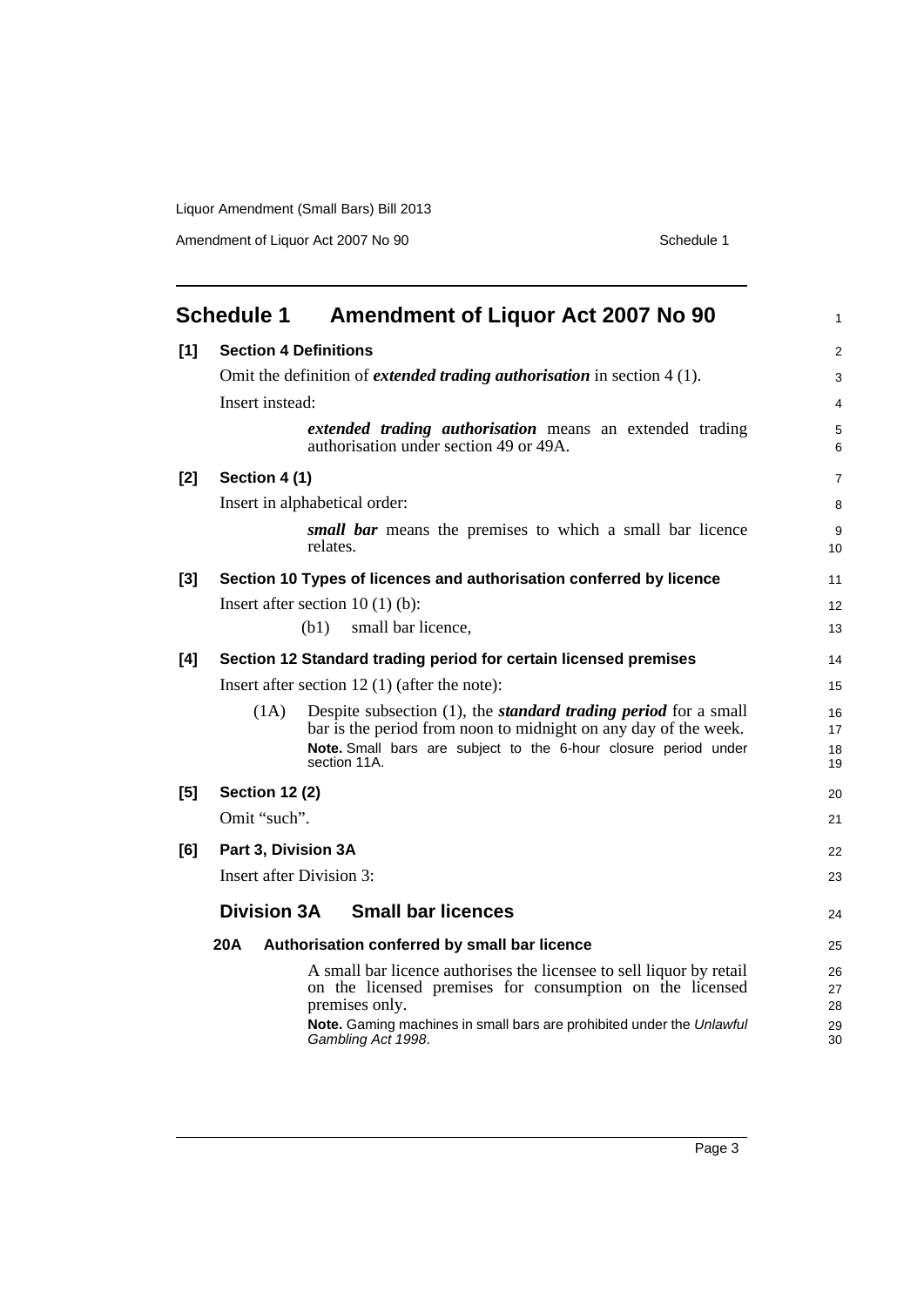Schedule 1 Amendment of Liquor Act 2007 No 90

| 20B |                                                   | <b>Trading hours for small bars</b>                                                                                                                                                                                                                                                                                                                                                                                                                                                                                                                                              | $\mathbf{1}$                                                |  |  |  |
|-----|---------------------------------------------------|----------------------------------------------------------------------------------------------------------------------------------------------------------------------------------------------------------------------------------------------------------------------------------------------------------------------------------------------------------------------------------------------------------------------------------------------------------------------------------------------------------------------------------------------------------------------------------|-------------------------------------------------------------|--|--|--|
|     | (1)                                               | The times when liquor may be sold under the authority conferred<br>by a small bar licence are during the standard trading period or at<br>such other times as may be authorised by an extended trading<br>authorisation.                                                                                                                                                                                                                                                                                                                                                         | 2<br>3<br>4<br>5                                            |  |  |  |
|     | (2)                                               | In the case of a small bar that is situated in an area that is not a<br>freeze precinct, an extended trading authorisation under<br>section 49A is, on the granting of the licence, taken to be in force<br>authorising the sale or supply of liquor on the licensed premises<br>between midnight and 2 am on any day of the week.<br>Note. Small bars in a non-freeze precinct can apply for longer trading<br>periods under section 49A. Small bars in a freeze precinct can also apply<br>for an extended trading authorisation under section 49A to trade after<br>midnight. | 6<br>$\overline{7}$<br>8<br>9<br>10<br>11<br>12<br>13<br>14 |  |  |  |
|     | (3)                                               | This section does not authorise liquor to be sold in a small bar on<br>a restricted trading day.                                                                                                                                                                                                                                                                                                                                                                                                                                                                                 | 15<br>16                                                    |  |  |  |
|     | (4)                                               | Subsection (3) does not apply in relation to the period between<br>midnight and such later time as may be authorised by an extended<br>trading authorisation on a restricted trading day that immediately<br>follows a day that is not a restricted trading day.                                                                                                                                                                                                                                                                                                                 | 17<br>18<br>19<br>20                                        |  |  |  |
|     | (5)                                               | In this section, <i>freeze precinct</i> has the same meaning as in<br>section 47A.                                                                                                                                                                                                                                                                                                                                                                                                                                                                                               | 21<br>22                                                    |  |  |  |
| 20C | <b>Small bar licence—miscellaneous conditions</b> |                                                                                                                                                                                                                                                                                                                                                                                                                                                                                                                                                                                  |                                                             |  |  |  |
|     | (1)                                               | <b>Maximum number of patrons</b>                                                                                                                                                                                                                                                                                                                                                                                                                                                                                                                                                 | 24                                                          |  |  |  |
|     |                                                   | Liquor must not be sold or supplied in a small bar if the number<br>of patrons on the premises exceeds 60 or such greater number as<br>may be prescribed by the regulations.                                                                                                                                                                                                                                                                                                                                                                                                     | 25<br>26<br>27                                              |  |  |  |
|     | (2)                                               | Small bars must be open to general public                                                                                                                                                                                                                                                                                                                                                                                                                                                                                                                                        | 28                                                          |  |  |  |
|     |                                                   | The business carried out under a small bar licence must not be, or<br>include, a business that is limited to the sale or supply of liquor<br>only:                                                                                                                                                                                                                                                                                                                                                                                                                               | 29<br>30<br>31                                              |  |  |  |
|     |                                                   | to persons who have been invited to use or attend the small<br>(a)<br>bar, or                                                                                                                                                                                                                                                                                                                                                                                                                                                                                                    | 32<br>33                                                    |  |  |  |
|     |                                                   | to a particular class, or particular classes, of persons using<br>(b)<br>or attending the small bar.                                                                                                                                                                                                                                                                                                                                                                                                                                                                             | 34<br>35                                                    |  |  |  |
|     | (3)                                               | Subsection (2) is subject to such exceptions as may be approved<br>by the Authority on a temporary basis in relation to any particular<br>small bar or to such other exceptions as may be prescribed by the<br>regulations. Also, subsection (2) does not apply to the extent that                                                                                                                                                                                                                                                                                               | 36<br>37<br>38<br>39                                        |  |  |  |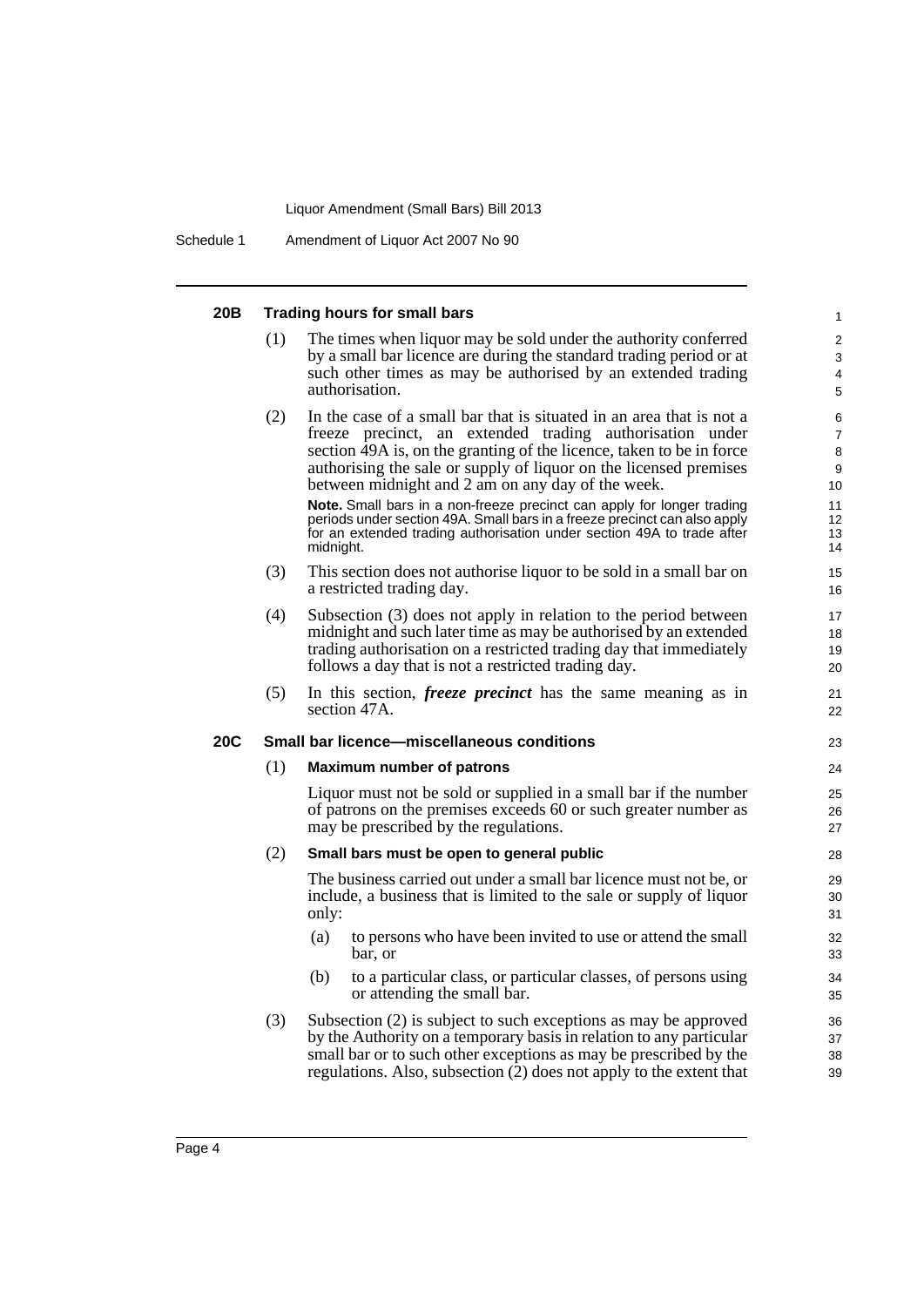**[7]** 

**[10]** 

|     |                              |     |     | is necessary to comply with any other provision of this Act or<br>with any other law.                                                                                                                                                                                                                                            | 1<br>$\overline{2}$              |
|-----|------------------------------|-----|-----|----------------------------------------------------------------------------------------------------------------------------------------------------------------------------------------------------------------------------------------------------------------------------------------------------------------------------------|----------------------------------|
|     |                              | (4) |     | Food must be made available                                                                                                                                                                                                                                                                                                      | 3                                |
|     |                              |     |     | Liquor may only be sold or supplied in a small bar if food of a<br>nature and quantity consistent with the responsible sale, supply<br>and service of alcohol is made available whenever liquor is sold<br>or supplied on the premises.                                                                                          | 4<br>5<br>6<br>7                 |
| [7] | <b>Section 47AA</b>          |     |     |                                                                                                                                                                                                                                                                                                                                  | 8                                |
|     |                              |     |     | Omit the section. Insert instead:                                                                                                                                                                                                                                                                                                | 9                                |
|     | 47 A A                       |     |     | Small bars excluded                                                                                                                                                                                                                                                                                                              | 10                               |
|     |                              |     |     | This Division does not apply to or in respect of subject premises:                                                                                                                                                                                                                                                               | 11                               |
|     |                              |     | (a) | that comprise a small bar, and                                                                                                                                                                                                                                                                                                   | 12                               |
|     |                              |     | (b) | that would, as a result of any application under this Act or<br>an application for development consent as referred to in<br>section 47I, continue to comprise a small bar.                                                                                                                                                       | 13<br>14<br>15                   |
| [8] |                              |     |     | <b>Section 48 Community impact</b>                                                                                                                                                                                                                                                                                               | 16                               |
|     |                              |     |     | Insert ", small bar licence" after "club licence" wherever occurring in<br>paragraphs (a)–(c) of the definition of <i>relevant application</i> in section 48 (2).                                                                                                                                                                | 17<br>18                         |
| [9] |                              |     |     | Section 48 (2), definition of "relevant application"                                                                                                                                                                                                                                                                             | 19                               |
|     |                              |     |     | Insert "or $49A(3)$ (b)" after "or $(5A)$ ".                                                                                                                                                                                                                                                                                     | 20                               |
| 10] | Section 48 (3A) and (3B)     |     |     |                                                                                                                                                                                                                                                                                                                                  | 21                               |
|     | Insert after section 48 (3): |     |     |                                                                                                                                                                                                                                                                                                                                  | 22                               |
|     | (3A)                         |     |     | However, a small bar application is not required to be<br>accompanied by a community impact statement if:                                                                                                                                                                                                                        | 23<br>24                         |
|     |                              |     | (a) | development consent is required under the <i>Environmental</i><br>Planning and Assessment Act 1979 to use the premises to<br>which the application relates as a small bar or to sell liquor<br>during the times to which the application relates, and                                                                            | 25<br>26<br>27<br>28             |
|     |                              |     | (b) | the local police and the Director-General are, no more than<br>2 working days after the application for the required<br>development consent, or any variation to that application,<br>is made, notified by the applicant of the making of the<br>application for development consent or of the variation to<br>that application. | 29<br>30<br>31<br>32<br>33<br>34 |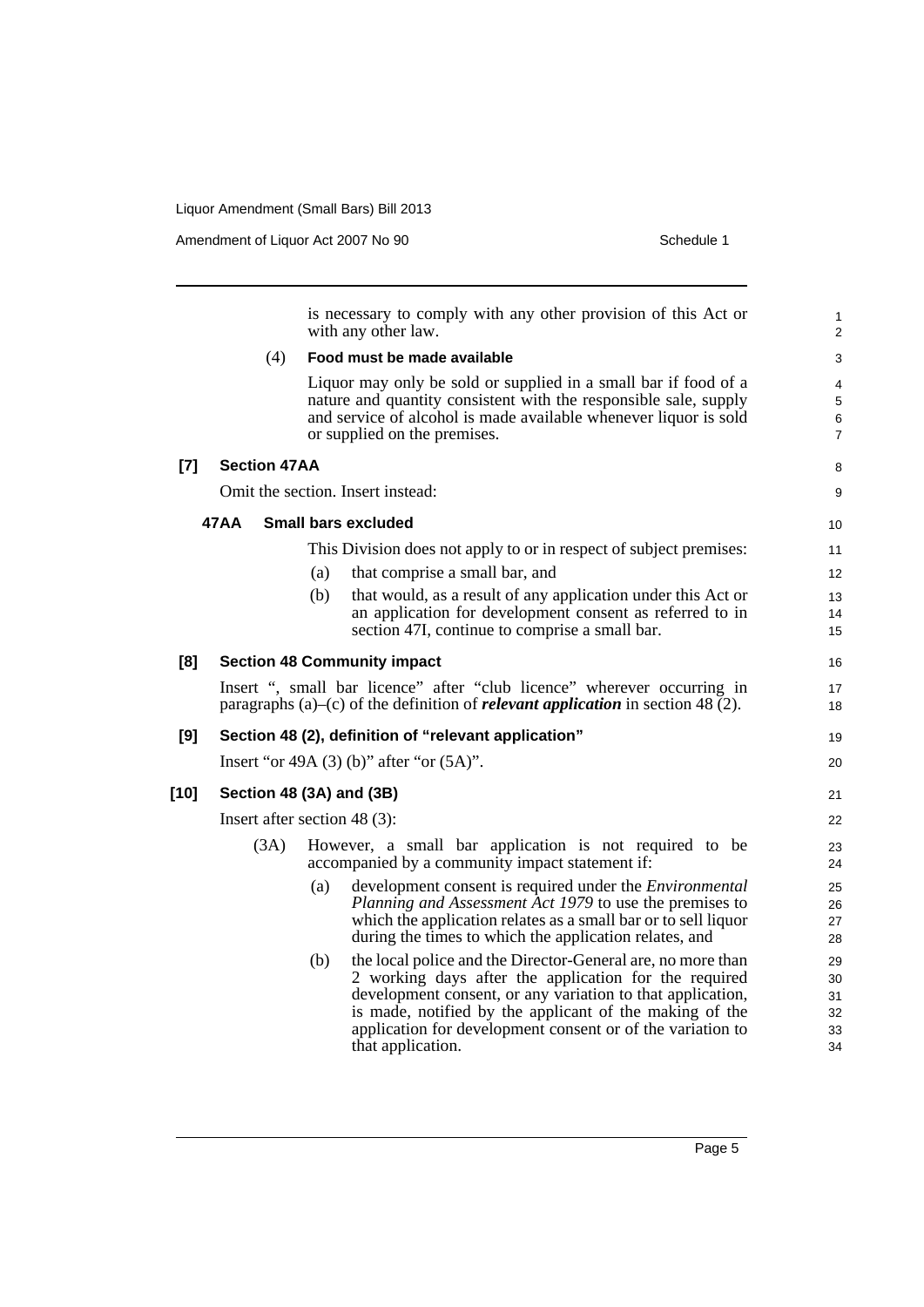| Amendment of Liquor Act 2007 No 90<br>Schedule 1 |
|--------------------------------------------------|
|--------------------------------------------------|

|        |     | (3B)               | For the purposes of subsection $(3A)$ , a small bar application<br>means any of the following:                                                                                                   |
|--------|-----|--------------------|--------------------------------------------------------------------------------------------------------------------------------------------------------------------------------------------------|
|        |     |                    | (a)<br>an application for a small bar licence,                                                                                                                                                   |
|        |     |                    | (b)<br>an application for approval to remove a small bar licence<br>to other premises,                                                                                                           |
|        |     |                    | (c)<br>an application for an extended trading authorisation for a<br>small bar,                                                                                                                  |
|        |     |                    | (d)<br>an application to vary an extended trading authorisation for<br>a small bar.                                                                                                              |
| $[11]$ |     | <b>Section 49A</b> |                                                                                                                                                                                                  |
|        |     |                    | Insert after section 49:                                                                                                                                                                         |
|        | 49A |                    | <b>Extended trading authorisation for small bars</b>                                                                                                                                             |
|        |     | (1)                | The Authority may, on application by the holder of a small bar<br>licence, authorise the licensee to sell or supply liquor, for<br>consumption on the licensed premises only, during a specified |
|        |     |                    | period outside of the standard trading period for small bars.                                                                                                                                    |
|        |     |                    | Note. Small bars that are not in a freeze precinct are, on the granting of<br>the small bar licence, authorised to trade between midnight and 2 am.<br>See section 20B (2).                      |
|        |     | (2)                | An extended trading authorisation for a small bar cannot<br>authorise the sale or supply of liquor after 5 am or before 10 am<br>on any day of the week.                                         |
|        |     | (3)                | An extended trading authorisation in relation to a small bar<br>operates to authorise the sale or supply of liquor on the licensed<br>premises:                                                  |
|        |     |                    | on a regular basis (until such time as the authorisation is<br>(a)<br>varied or revoked by the Authority), or                                                                                    |
|        |     |                    | if the authorisation so provides on an occasion<br>(b)<br>considered by the Authority to be a special occasion and<br>that takes place on a specified date.                                      |
|        |     | (4)                | In granting an extended trading authorisation for a small bar, the<br>Authority is to specify the trading hours during which the<br>licensee is authorised to sell or supply liquor.             |
|        |     | (5)                | Section 49 (8) applies in relation to an extended trading<br>authorisation granted by the Authority under this section.                                                                          |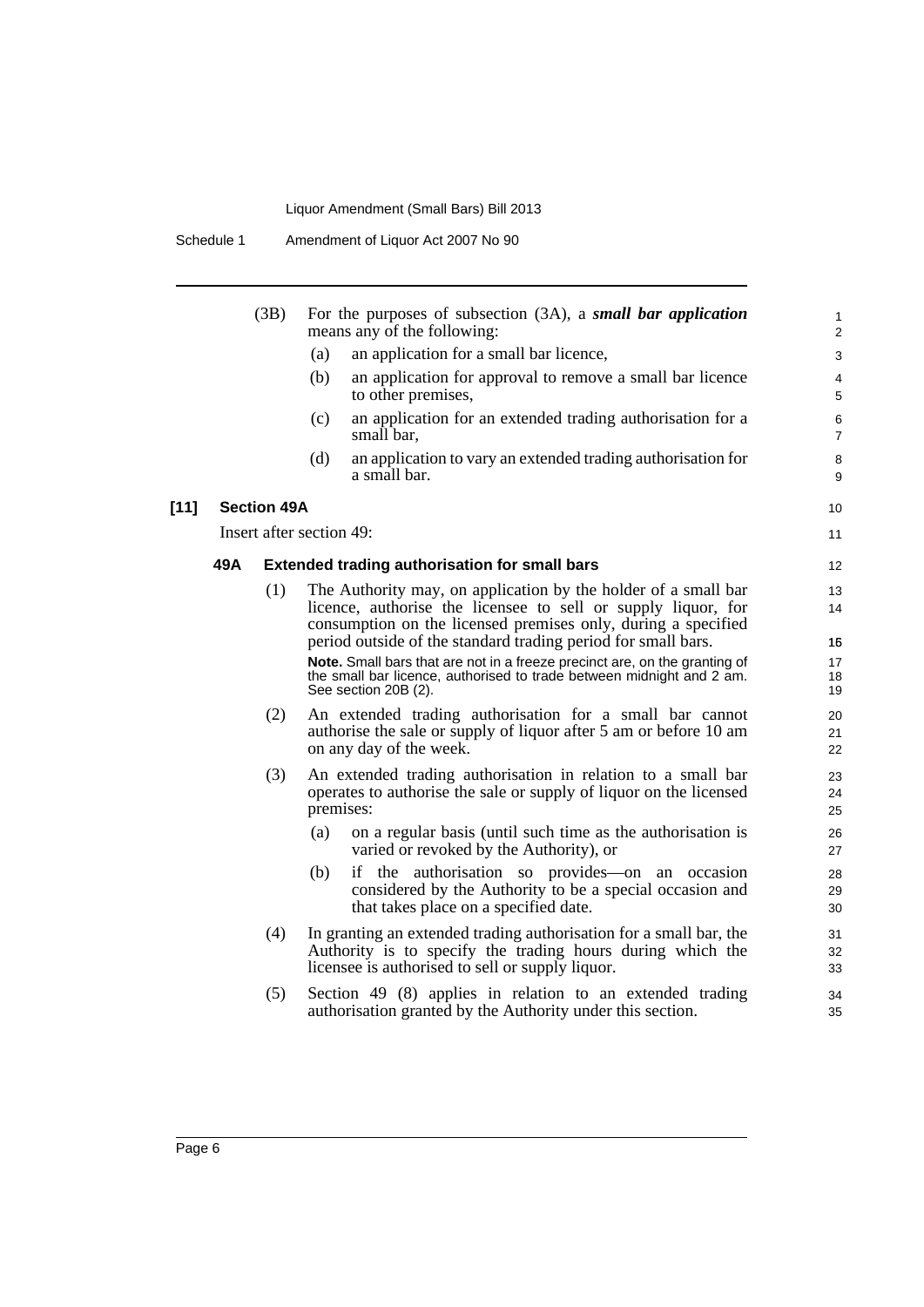Amendment of Liquor Act 2007 No 90 Schedule 1

| $[12]$ |                             | Section 51 General provisions relating to licence-related authorisations                                                                                                                               | $\mathbf{1}$          |
|--------|-----------------------------|--------------------------------------------------------------------------------------------------------------------------------------------------------------------------------------------------------|-----------------------|
|        |                             | Insert "(or, in the case of an application for an extended trading authorisation<br>for a small bar, by the Director-General)" after "Authority" wherever<br>occurring in section $51(2)$ (a) and (d). | $\mathbf 2$<br>3<br>4 |
| $[13]$ |                             | Section 123 Minor not to enter or remain in certain licensed premises                                                                                                                                  | 5                     |
|        |                             | Insert after section $123(1)(b)$ :                                                                                                                                                                     | 6                     |
|        |                             | (b1)<br>enter or remain in a small bar during trading hours, or                                                                                                                                        | $\overline{7}$        |
| $[14]$ | licensed premises           | Section 124 Licensee not to allow minors to enter or remain in certain                                                                                                                                 | 8<br>9                |
|        |                             | Insert after section $124(1)(b)$ :                                                                                                                                                                     | 10                    |
|        |                             | enters a small bar during trading hours, or<br>(b1)                                                                                                                                                    | 11                    |
| $[15]$ | Section 124 (2) (b1)        |                                                                                                                                                                                                        | 12 <sup>2</sup>       |
|        |                             | Insert after section $124(2)$ (b):                                                                                                                                                                     | 13                    |
|        |                             | is in a small bar during trading hours, or<br>(b1)                                                                                                                                                     | 14                    |
| $[16]$ |                             | Section 126 Minors must be refused entry to licensed premises                                                                                                                                          | 15                    |
|        |                             | Insert ", small bar" after "club premises" in section 126 (a).                                                                                                                                         | 16                    |
| $[17]$ |                             | <b>Schedule 1 Savings and transitional provisions</b>                                                                                                                                                  | 17                    |
|        |                             | Insert at the end of clause $1(1)$ :                                                                                                                                                                   | 18                    |
|        |                             | any other Act that amends this Act                                                                                                                                                                     | 19                    |
| $[18]$ | Schedule 1, Part 10         |                                                                                                                                                                                                        | 20                    |
|        | <b>Insert after Part 9:</b> |                                                                                                                                                                                                        | 21                    |
|        | Part 10                     | Provisions consequent on enactment of                                                                                                                                                                  | 22                    |
|        |                             | <b>Liquor Amendment (Small Bars) Act 2013</b>                                                                                                                                                          | 23                    |
|        | 39                          | Conversion of existing general bar licences to small bar licences                                                                                                                                      | 24                    |
|        | (1)                         | In this clause:                                                                                                                                                                                        | 25                    |
|        |                             | existing general bar licence means a general bar licence in force<br>immediately before the commencement of this clause.                                                                               | 26                    |
|        |                             | existing premises means the premises to which an existing                                                                                                                                              | 27<br>28              |
|        |                             | general bar licence related immediately before the cancellation of<br>the licence under this clause.                                                                                                   | 29<br>30              |
|        |                             |                                                                                                                                                                                                        |                       |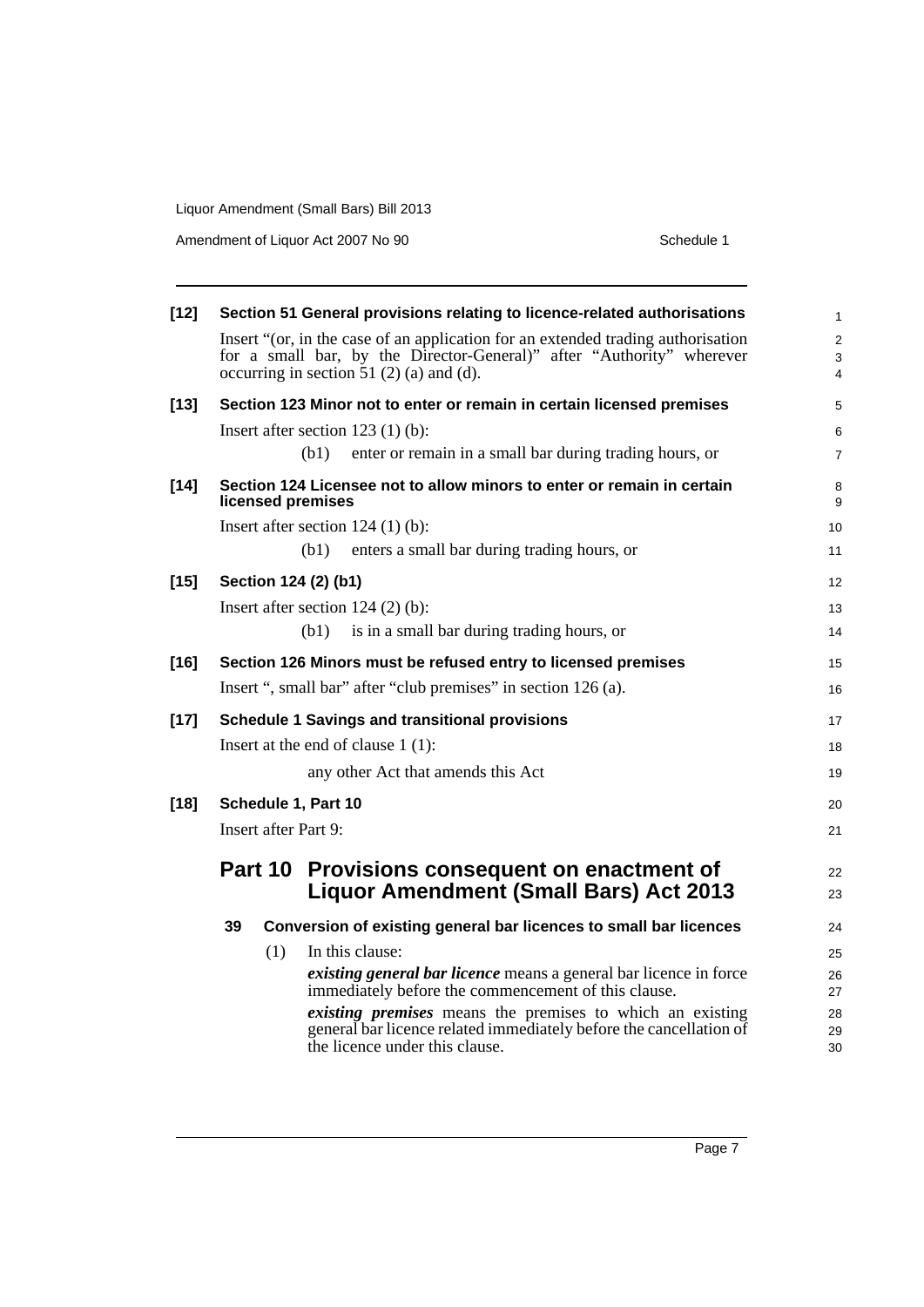Schedule 1 Amendment of Liquor Act 2007 No 90

|    | (2) | The Authority is, on application by the holder of an existing<br>general bar licence made during the period of 6 months (or such<br>longer period as may be prescribed by the regulations)<br>immediately following the commencement of this clause, to:                                                           | 1<br>$\overline{c}$<br>3<br>4     |
|----|-----|--------------------------------------------------------------------------------------------------------------------------------------------------------------------------------------------------------------------------------------------------------------------------------------------------------------------|-----------------------------------|
|    |     | cancel the existing general bar licence, and<br>(a)                                                                                                                                                                                                                                                                | 5                                 |
|    |     | (b)<br>at the same time grant a small bar licence for the existing<br>premises (a <b><i>new licence</i></b> ) to the person who was the holder<br>of the existing licence.                                                                                                                                         | 6<br>$\overline{7}$<br>8          |
|    | (3) | For the avoidance of any doubt, Division 3A of Part 3 of this Act<br>applies to a new licence.                                                                                                                                                                                                                     | 9<br>10 <sup>°</sup>              |
|    | (4) | Any conditions imposed by or under this Act in relation to an<br>existing general bar licence are, on the cancellation of the<br>existing licence, taken to be conditions to which the new licence<br>is subject.                                                                                                  | 11<br>12 <sup>2</sup><br>13<br>14 |
|    | (5) | Any strike incurred under Part 9A of this Act in respect of an<br>existing general bar licence and in force immediately before the<br>cancellation of the existing licence is taken to have been incurred<br>in respect of the new licence.                                                                        | 15<br>16<br>17<br>18              |
|    | (6) | Any proceedings commenced under Part 9 of this Act in relation<br>to an existing general bar licence that were pending immediately<br>before the cancellation of the existing licence may continue to be<br>taken in relation to the new licence.                                                                  | 19<br>20<br>21<br>22              |
|    | (7) | Any development consent under the <i>Environmental Planning</i><br>and Assessment Act 1979 for the existing premises extends to the<br>premises to which the new licence relates.                                                                                                                                  | 23<br>24<br>25                    |
|    | (8) | If, on the cancellation of an existing general bar licence, the<br>existing premises were declared premises within the meaning of<br>Schedule 4, the new premises are taken to be declared premises<br>until such time as that Schedule is amended to remove the<br>reference to the existing general bar licence. | 26<br>27<br>28<br>29<br>30        |
|    | (9) | This clause is subject to the regulations.                                                                                                                                                                                                                                                                         | 31                                |
| 40 |     | Review of amendments relating to small bars                                                                                                                                                                                                                                                                        | 32                                |
|    | (1) | The Minister is to review the amendments made to this Act and<br>the regulations by the Liquor Amendment (Small Bars) Act 2013<br>to determine whether the policy objectives of those amendments<br>remain valid and whether the terms of the amendments remain<br>appropriate for securing those objectives.      | 33<br>34<br>35<br>36<br>37        |
|    | (2) | The review is to be undertaken as soon as possible after<br>1 January 2016.                                                                                                                                                                                                                                        | 38<br>39                          |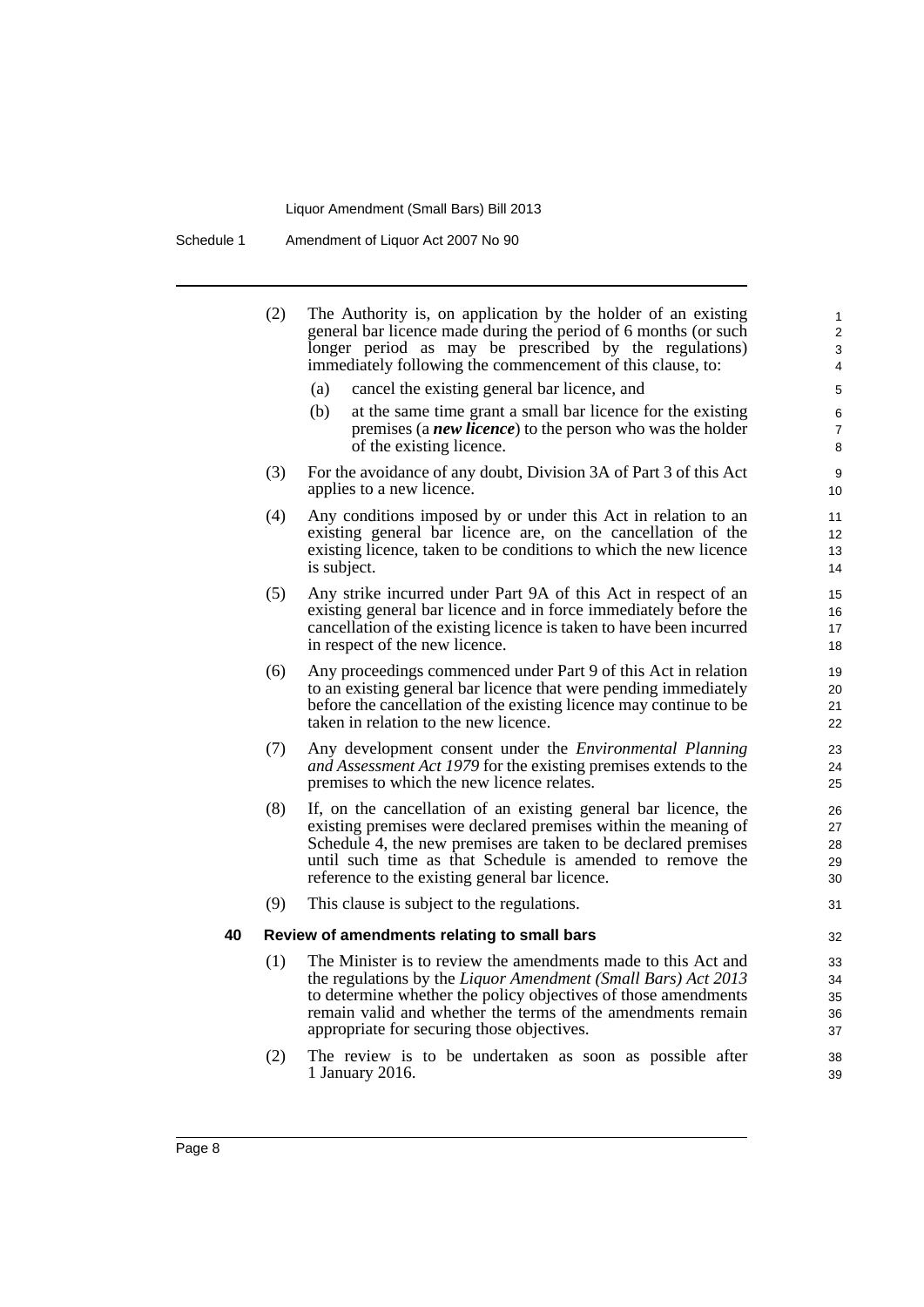Amendment of Liquor Act 2007 No 90 Schedule 1

(3) A report on the outcome of the review is to be tabled in each House of Parliament before 1 January 2017.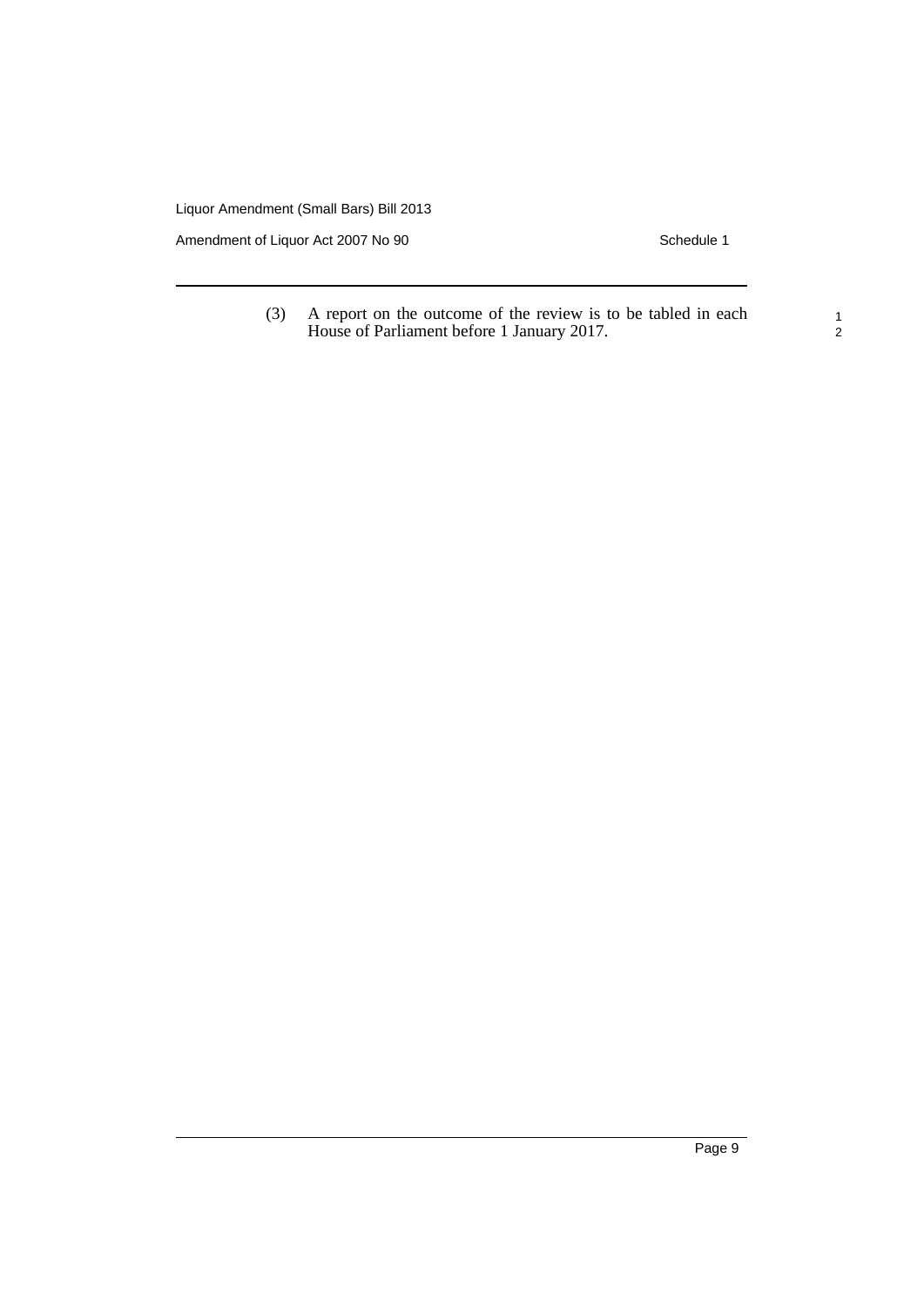Schedule 2 Amendment of other legislation

<span id="page-15-0"></span>

| <b>Schedule 2</b> |                                  |                                             | Amendment of other legislation | 1                                                                                                                                                                                                                                                                                                                                |                                  |  |  |
|-------------------|----------------------------------|---------------------------------------------|--------------------------------|----------------------------------------------------------------------------------------------------------------------------------------------------------------------------------------------------------------------------------------------------------------------------------------------------------------------------------|----------------------------------|--|--|
| 2.1               | <b>Liquor Regulation 2008</b>    |                                             |                                |                                                                                                                                                                                                                                                                                                                                  | 2                                |  |  |
| [1]               |                                  | <b>Clause 9A</b>                            |                                |                                                                                                                                                                                                                                                                                                                                  |                                  |  |  |
|                   |                                  | Insert after clause 9:                      |                                |                                                                                                                                                                                                                                                                                                                                  |                                  |  |  |
|                   | 9A                               | <b>Exemption for small bar applications</b> |                                |                                                                                                                                                                                                                                                                                                                                  |                                  |  |  |
|                   |                                  | (1)                                         |                                | This Division does not apply to or in respect of a small bar<br>application if:                                                                                                                                                                                                                                                  | 6<br>$\overline{7}$              |  |  |
|                   |                                  |                                             | (a)                            | development consent is required under the <i>Environmental</i><br>Planning and Assessment Act 1979 to use the premises to<br>which the application relates as a small bar or to sell liquor<br>during the times to which the application relates, and                                                                            | 8<br>9<br>10<br>11               |  |  |
|                   |                                  |                                             | (b)                            | the local police and the Director-General are, no more than<br>2 working days after the application for the required<br>development consent, or any variation to that application,<br>is made, notified by the applicant of the making of the<br>application for development consent or of the variation to<br>that application. | 12<br>13<br>14<br>15<br>16<br>17 |  |  |
|                   | (2)                              |                                             |                                | However, a person who makes a small bar application must<br>notify the local police of the making of the application no later<br>than 2 working days after the application is made.                                                                                                                                              | 18<br>19<br>20                   |  |  |
|                   | (3)                              |                                             |                                | In this clause:                                                                                                                                                                                                                                                                                                                  | 21                               |  |  |
|                   |                                  |                                             |                                | small bar application means any of the following:                                                                                                                                                                                                                                                                                | 22                               |  |  |
|                   |                                  |                                             | (a)                            | an application for a small bar licence,                                                                                                                                                                                                                                                                                          | 23                               |  |  |
|                   |                                  |                                             | (b)                            | an application for approval to remove a small bar licence<br>to other premises,                                                                                                                                                                                                                                                  | 24<br>25                         |  |  |
|                   |                                  |                                             | (c)                            | an application for an extended trading authorisation for a<br>small bar,                                                                                                                                                                                                                                                         | 26<br>27                         |  |  |
|                   |                                  |                                             | (d)                            | an application to vary an extended trading authorisation for<br>a small bar.                                                                                                                                                                                                                                                     | 28<br>29                         |  |  |
| $[2]$             |                                  |                                             |                                | <b>Clause 10 Categories of CIS</b>                                                                                                                                                                                                                                                                                               | 30                               |  |  |
|                   | Insert after clause $10(3)(b)$ : |                                             |                                |                                                                                                                                                                                                                                                                                                                                  | 31                               |  |  |
|                   |                                  |                                             | (b1)                           | an application for a small bar licence, or                                                                                                                                                                                                                                                                                       | 32                               |  |  |
|                   |                                  |                                             |                                | Note. Applications in relation to small bars are exempt from the<br>CIS requirements in certain circumstances—see section 48 (3A)<br>of the Act.                                                                                                                                                                                 | 33<br>34<br>35                   |  |  |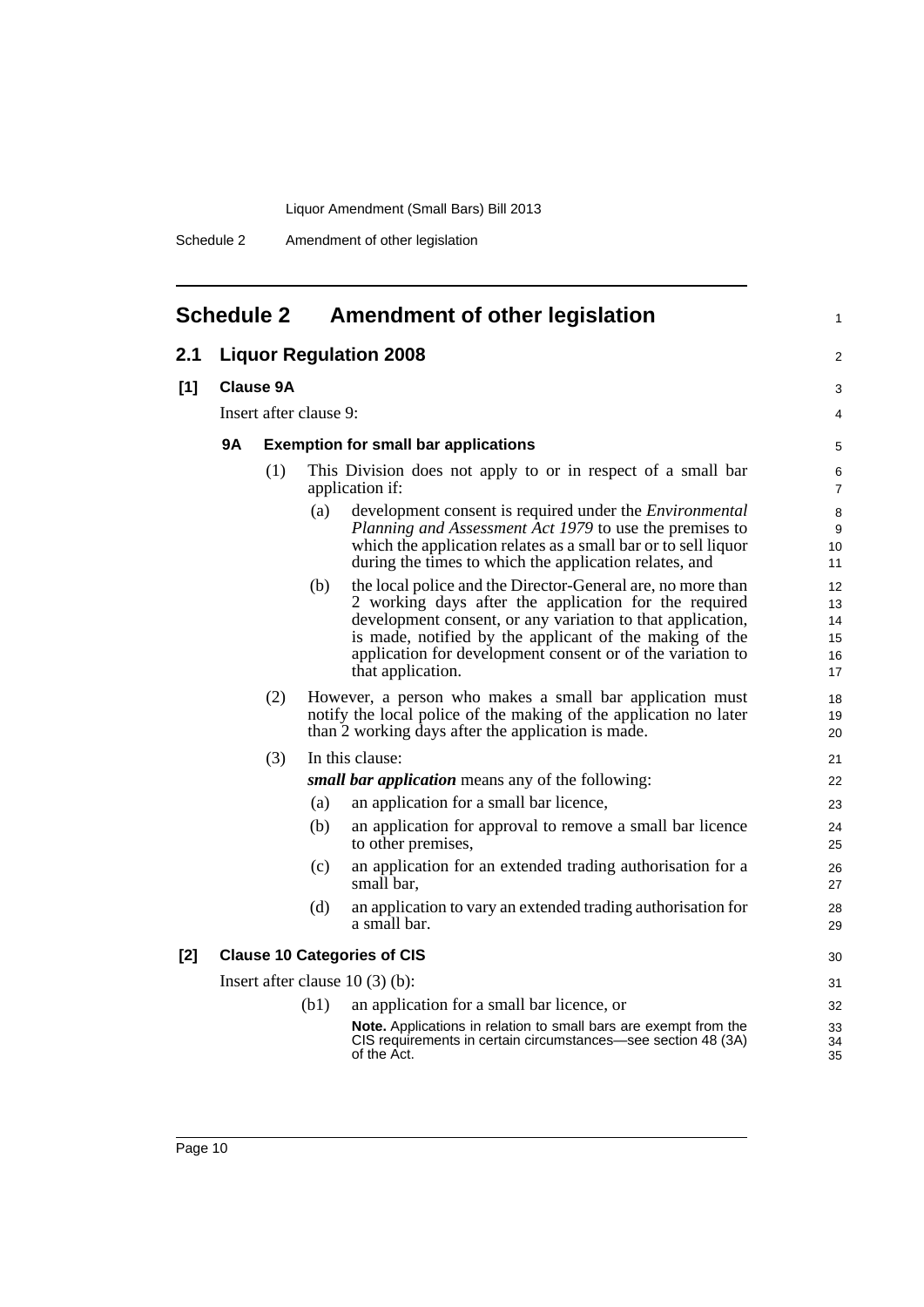Amendment of other legislation Schedule 2

| $[3]$ |                                                                                    |                   | Clause 17 General and small bar licences-prohibition on gambling               |                                                                                                                                                                                                       |                                                            |                                                            | $\mathbf{1}$         |  |
|-------|------------------------------------------------------------------------------------|-------------------|--------------------------------------------------------------------------------|-------------------------------------------------------------------------------------------------------------------------------------------------------------------------------------------------------|------------------------------------------------------------|------------------------------------------------------------|----------------------|--|
|       |                                                                                    |                   | Insert "or a small bar licence" after "general bar licence".                   |                                                                                                                                                                                                       |                                                            |                                                            | $\overline{2}$       |  |
| [4]   | Clause 17A Additional criteria relating to small venues in Kings Cross<br>precinct |                   |                                                                                |                                                                                                                                                                                                       |                                                            |                                                            |                      |  |
|       |                                                                                    | Omit the clause.  |                                                                                |                                                                                                                                                                                                       |                                                            |                                                            | 5                    |  |
| [5]   |                                                                                    | Clause 33A        |                                                                                |                                                                                                                                                                                                       |                                                            |                                                            | 6                    |  |
|       |                                                                                    |                   | Insert after clause 33:                                                        |                                                                                                                                                                                                       |                                                            |                                                            | $\overline{7}$       |  |
|       | 33A                                                                                |                   | Minors prohibited in small bars during trading hours-notice to be<br>displayed |                                                                                                                                                                                                       |                                                            |                                                            | 8<br>9               |  |
|       |                                                                                    | (1)               | on the licensed premises:                                                      | The licensee of a small bar must cause a notice that contains the<br>following words to be displayed, in accordance with this clause,                                                                 |                                                            |                                                            | 10<br>11<br>12       |  |
|       |                                                                                    |                   | <b>TRADING HOURS</b>                                                           | PERSONS UNDER THE AGE OF 18 YEARS ARE NOT<br>PERMITTED ON THESE PREMISES DURING LIQUOR                                                                                                                |                                                            |                                                            | 13<br>14<br>15       |  |
|       |                                                                                    |                   |                                                                                | Maximum penalty: 20 penalty units.                                                                                                                                                                    |                                                            |                                                            | 16                   |  |
|       |                                                                                    | (2)               | Racing.                                                                        | The notice must be in the form approved by the Director-General<br>and be obtained from the NSW Office of Liquor, Gaming and                                                                          |                                                            |                                                            | 17<br>18<br>19       |  |
|       |                                                                                    | (3)               | to its contents.                                                               | The notice must be displayed in such a manner and in such a<br>place that it would be reasonable to expect that a person entering<br>the licensed premises would reasonably be expected to be alerted |                                                            |                                                            | 20<br>21<br>22<br>23 |  |
| [6]   |                                                                                    |                   | <b>Clause 53B Definitions</b>                                                  |                                                                                                                                                                                                       |                                                            |                                                            | 24                   |  |
|       |                                                                                    |                   | Omit the definition of small venue.                                            |                                                                                                                                                                                                       |                                                            |                                                            | 25                   |  |
| $[7]$ |                                                                                    |                   | Clauses 53F (1), 53G (1) and 53H (4)                                           |                                                                                                                                                                                                       |                                                            |                                                            | 26                   |  |
|       |                                                                                    |                   | Omit "small venue" wherever occurring. Insert instead "small bar".             |                                                                                                                                                                                                       |                                                            |                                                            | 27                   |  |
| [8]   |                                                                                    |                   | <b>Schedule 1 Application fees</b>                                             |                                                                                                                                                                                                       |                                                            |                                                            | 28                   |  |
|       |                                                                                    |                   | Insert in Part 1 after the matter relating to club licences:                   |                                                                                                                                                                                                       |                                                            |                                                            | 29                   |  |
|       |                                                                                    |                   |                                                                                |                                                                                                                                                                                                       |                                                            |                                                            |                      |  |
|       |                                                                                    | Small bar licence |                                                                                | $50\%$ of the<br>amount<br>specified for an<br>on-premises                                                                                                                                            | $50\%$ of the<br>amount<br>specified for an<br>on-premises | $50\%$ of the<br>amount<br>specified for an<br>on-premises |                      |  |

licence

licence

licence